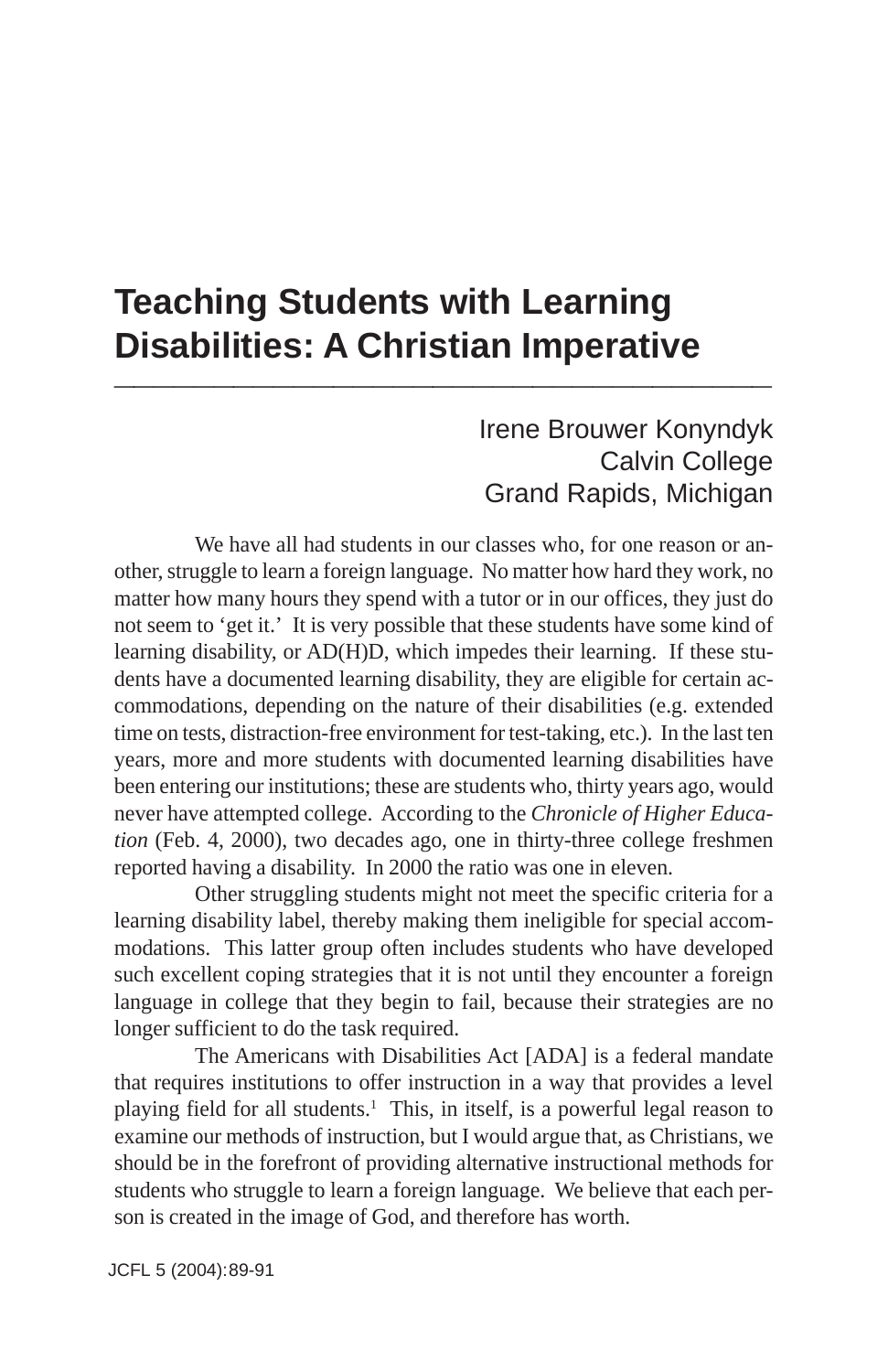If we look at the scope of Scripture, we see that God's original good intent for his creation was that all people would be able to learn without impediment. As a result of humanity's fall into sin, however, things have gone awry, with sin corroding every aspect of God's good creation, even the area of learning and cognition. One example of this brokenness, I believe, is learning disabilities. In Jesus Christ redemption has come to our creation and as God's people here on earth, we are called to be part of the renewal begun in Jesus' life, death and resurrection – a renewal which will be complete when Jesus comes again in glory. Our task here on earth is to work out the implications of redemption in our arena of creation: foreign language education.

Let me be very clear: I am NOT saying that an individual person's learning disability is a result of the individual's own sin; rather, it is a result of the overall sinful human condition. An analogous example would be a person who becomes sick with diabetes or some other illness – this disease is not the result of the given person's own direct sinfulness, but is a part of the effects of the fall on all of creation; sin has become insidiously intertwined with all aspects of our daily living, and all of these areas need renewal.

I also want to make a clear distinction between learning *disabilities* and learning *differences*. In an unfallen world there might still be learning differences (e.g. some people having a stronger auditory mode than a visual mode), but these would differences in learning style, not disadvantages which impede learning. I am arguing that learning *disabilities* are the result of our overall fallen human condition. If our task in the Kingdom is one of restoration and renewal, how does that play out in our foreign language teaching?

I believe that students who struggle to learn a foreign language *can* succeed in such learning – but that the method of instruction needs to be changed. This is the area where I have been working to be an agent for God's restoration and renewal in this world. I believe that struggling students learn a foreign language best in a multisensory, highly structured environment, which has a strong metacognitive component. Phonology and orthography (as well as semantics and syntax) must be explicitly taught.

The 'communicative approach,' is still quite popular with foreign language educators. Although it has been undergoing some changes, it generally had very little focus on form, something which is extremely unhelpful for many struggling students. In order to be successful, these students need a clear focus on the areas of phonology, semantics and syntax. The specifics of these three areas would be material for several papers, but let me give one example — a student with dyslexia.